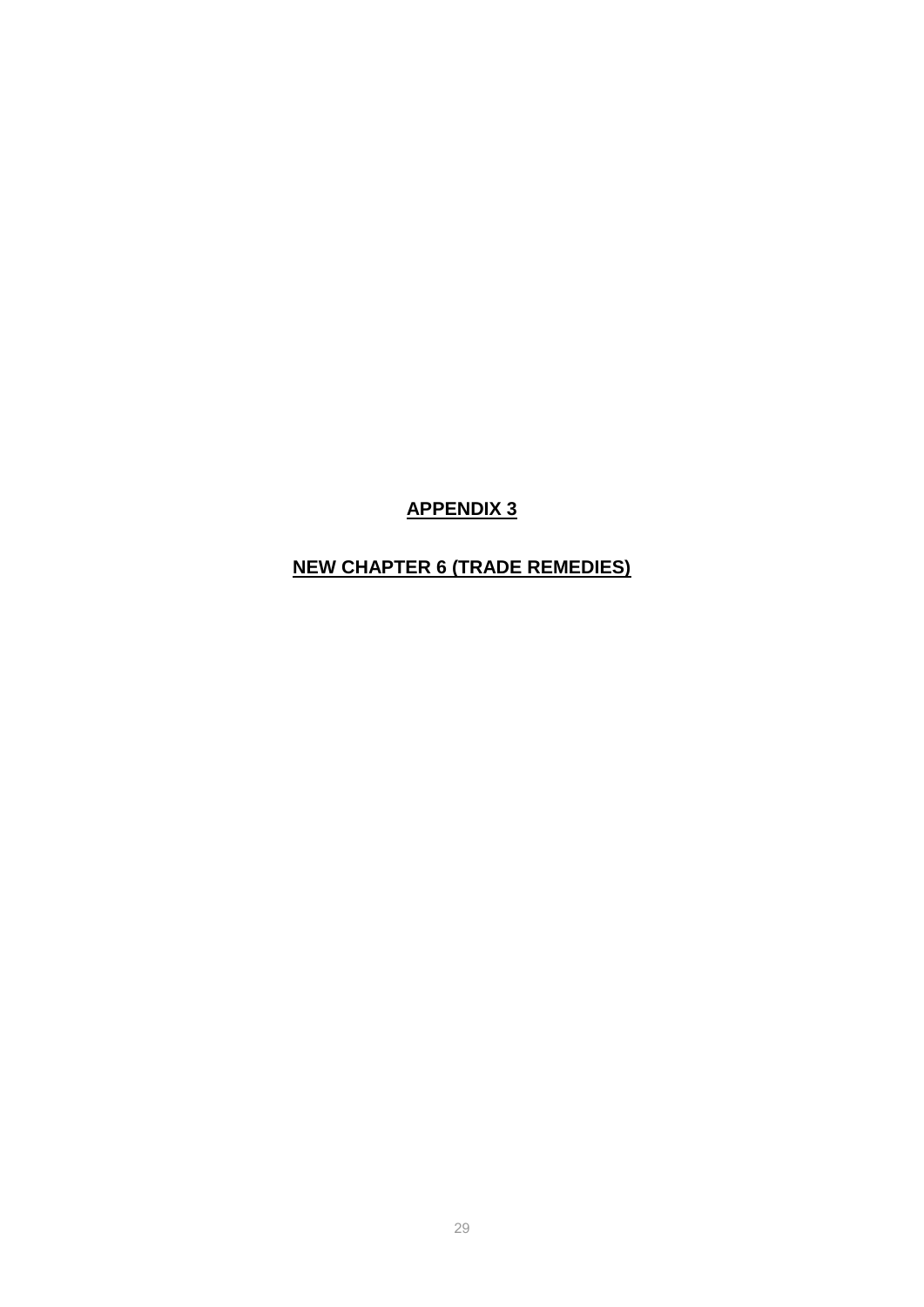## **CHAPTER 6 TRADE REMEDIES**

## **ARTICLE 1 Definitions**

For the purposes of this Chapter:

- (a) **Anti-Dumping Agreement** means the *Agreement on Implementation of Article VI of the GATT 1994*, which is part of the WTO Agreement;
- (b) **domestic industry** means, with respect to an imported product, the producers as a whole of the like or directly competitive product or those producers whose collective production of the like or directly competitive product constitutes a major proportion of the total domestic production of such product;
- (c) **Safeguards Agreement** means the *Agreement on Safeguards*, which is part of the WTO Agreement;
- (d) **SCM Agreement** means the *Agreement on Subsidies and Countervailing Measures*, which is part of the WTO Agreement;
- (e) **serious injury** means a significant overall impairment in the position of a domestic industry;
- (f) **threat of serious injury** means serious injury that, on the basis of facts and not merely on allegation, conjecture or remote possibility, is clearly imminent; and
- (g) **working days** means calendar days other than Saturdays, Sundays and public holidays of the Party initiating an anti-dumping investigation.

### **ARTICLE 2 General Provisions**

1. The Parties agree and reaffirm their commitments to abide by their rights and obligations under the Anti-Dumping Agreement, the SCM Agreement, Article XIX of the GATT 1994, and the Safeguards Agreement.

2. The Parties agree to carry out any action taken pursuant to this Chapter in a transparent manner.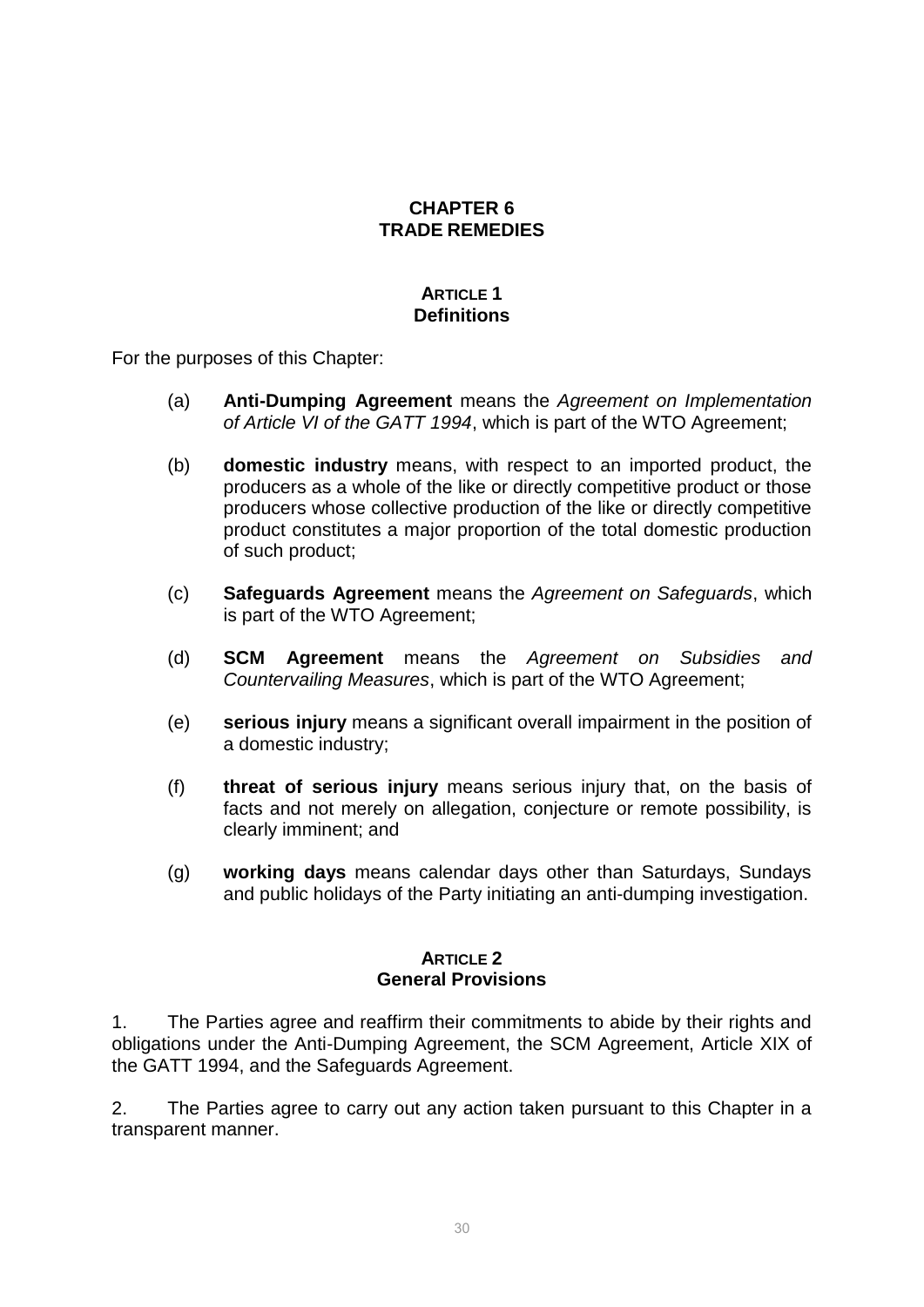#### **ARTICLE 3 Cooperation and Consultation**

1. Each Party shall designate one or more contact points for the purposes of this Chapter and provide details of such contact points to the other Party. The Parties shall notify each other promptly of any amendments to the details of their contact points.

2. A Party may request consultations with the other Party on matters arising from the operation of this Chapter. Such consultations shall be conducted through the relevant contact points, and shall take place within forty-five (45) days of the request, unless the Parties mutually determine otherwise.

## **ARTICLE 4 Anti-Dumping**

1. Each Party agrees to strictly abide by the Anti-Dumping Agreement in any anti-dumping proceedings against any product of the other Party.

2. The Parties agree to observe the following practices in anti-dumping cases between them:

- (a) Without prejudice to the relevant provisions of the Anti-Dumping Agreement regarding notification at the initiation stage to the exporting WTO Member whose export product is under investigation, following the acceptance of a properly documented application from an industry in one Party for the initiation of an anti-dumping investigation in respect of products from the other Party, the Party that has accepted the properly documented application should, at least seven (7) days in advance of the date of initiation of the investigation procedure, notify the other Party.
- (b) The investigating authority of a Party shall, in the public notice on the initiation of an investigation, give interested parties a period of no less than twenty (20) days after the date of initiation to notify the latter's intention to participate in the proceeding, to provide the relevant  $information<sup>1</sup>$  and to comment on the information contained in the notice of initiation, such as the representativeness of the applicant, the scope of the product under consideration and the evidence given to justify the initiation of the investigation. The investigating authority shall take due account of such comments. Within ten (10) working days after the expiry of the aforementioned period, the investigating authority shall make available the model questionnaires to the other Party and other interested parties (and notify them if the model questionnaires are published on the Internet).

**.** 

<sup>1</sup> Information may include, but not be limited to: name, address, legal representative, contact details and contact person of the interested party, total volume and value of the product under investigation exported to the investigating Party during the investigation period, and the official seal of the interested party or signature of the legal representative.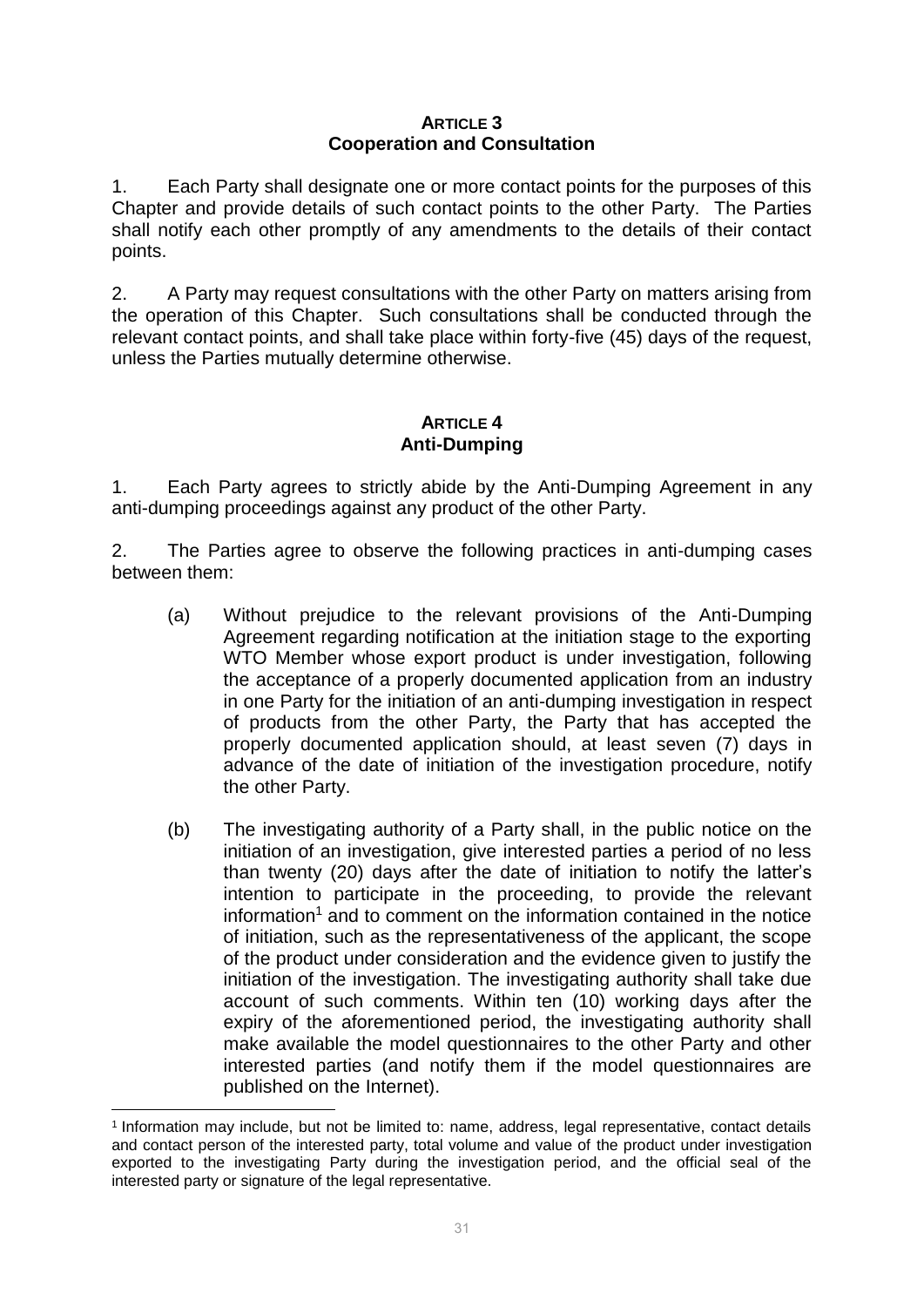(c) A Party's investigating authority shall take due account of any difficulties experienced by one or more exporters of the other Party in supplying information requested and provide any assistance practicable; on request of an exporter of the other Party, a Party's investigating authority shall make available the timeframes, procedures and, subject to that Party's laws or regulations relating to confidential information, any documents necessary for the offering of an undertaking.

#### **ARTICLE 5 Subsidies and Countervailing Measures**

1. Each Party agrees to strictly abide by the SCM Agreement in any countervailing proceedings against any product of the other Party.

2. Neither Party shall introduce or maintain any form of export subsidy on any goods destined for the territory of the other Party.

### **ARTICLE 6 Global Safeguard Measures**

1. A Party taking any measure pursuant to Article XIX of the GATT 1994 and the Safeguards Agreement may exclude imports of an originating product from the other Party from the action if such imports are non-injurious.

2. A Party shall advise the relevant contact points of the other Party of any safeguard action on the initiation of an investigation and the reasons for it.

#### **ARTICLE 7 Bilateral Safeguard Measures**

1. A Party shall have the right to initiate a bilateral safeguard measure on a product within the transition period for that product. The transition period for a product shall begin from the date of entry into force of this Agreement and end five (5) years from the date of completion of tariff elimination for that product.

2. A Party shall be free to take a bilateral safeguard measure, if, as a result of the reduction or elimination of a customs duty under this Agreement, an originating product of the other Party is being imported into the territory of a Party in such increased quantities, in absolute terms or relative to domestic production, and under such conditions that the imports of such originating product from the other Party constitute a substantial cause of serious injury, or threat thereof, to a domestic industry producing a like or directly competitive product. Such Party may apply a safeguard measure as set by increasing the tariff rate applicable to such originating product during the transition period to the WTO MFN tariff rate applied to such product at the time when the measure is taken.